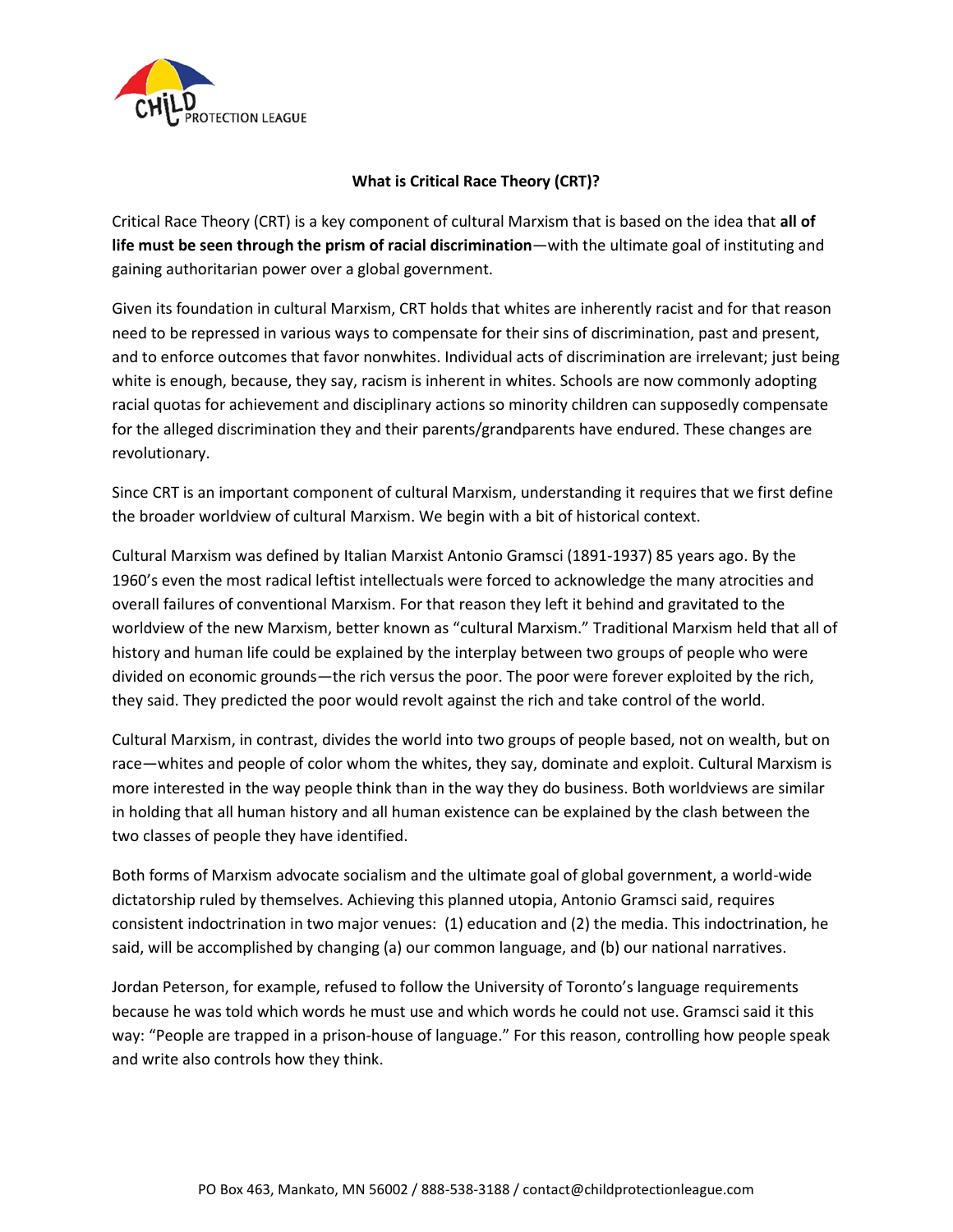Gender, for example, is viewed not as biology, but as a philosophical construct. Accordingly, many venues now require teachers, employees, and others to use the preferred names and pronouns of transgendered persons. If males, who are transitioning to being female, wish to be referred to as "she," then that is how we must speak. If a person with the given name of "George," wishes to be called "Mary," then that is how we must address him. Some venues, governmental and private, are actually eliminating words like "male" and "female," "husband" and "wife," 'father' and "mother," "son" and "daughter," and so on from law books, school curricula, and legal contracts. And if gender is really a social construct, then we should allow biological males to compete in female sports and use women's bathrooms and locker rooms.

**The bottom line in all this is control**—convincing people to accept a false world-view defined by the cultural Marxist social engineers. (*The Matrix* anyone?) This pervasive indoctrination takes place with little opposition, even though every cell in our body is either male—carrying the XY chromosome, or female, carrying the XX chromosome. Truth is not an issue for the neo-Marxists; all that matters to them is advancing the adoption of a Marxist one-world government where everyone is controlled by governmental propaganda.

**CRT is in many ways similar to transgenderism.** It argues its case based on the disparities between two groups but ignores the causes of these disparities, such as the dysfunctional family structures brought about by welfare policies which discriminate against two-parent families. The internationalists don't want to eliminate racial disparities, they want to exaggerate them because they serve their ideological purpose.

The public, however, has become wary of CRT, and for that reason CRT is now hidden behind a series of euphemisms used to disguise it. Words like "neo-Marxism" and "Critical Race Theory" have become hard sells. **The language police instead use the words "equity," "social justice," "diversity," "tolerance," "inclusion," "social and emotional learning," and "transformational education." These preferred labels actually mean CRT.** Words like "equity" may sound non-threatening and are easily confused with the American principle of equality, but the distinction is vast and important. "Equality" the principle proclaimed in the Declaration of Independence—means equal opportunity and equal standing before the law. "Equity," in contrast, means equal outcomes regardless of individual achievement.

The other change that must be made, said Gramsci, is the elimination of old narratives and the adoption of new ones. According to Gramsci, people's views of themselves and their nation are largely shaped by the narratives they have been taught. The argument is that all the old narratives were composed by rich white males so these narratives must be inherently racist and sexist. We speak here of the feats of Christopher Columbus, the War for Independence, the Declaration of Independence, the U.S. Constitution, the Civil War, and the like. These are the narratives that shape our culture, say the globalists, the most important of which they call "meta-narratives." This is why groups like Black Lives Matter tear down statues of our national icons like Christopher Columbus, George Washington, and even Abraham Lincoln. Their Intent is to transform our history by demonizing our national heroes and what they represent as being inherently sexist and racist.